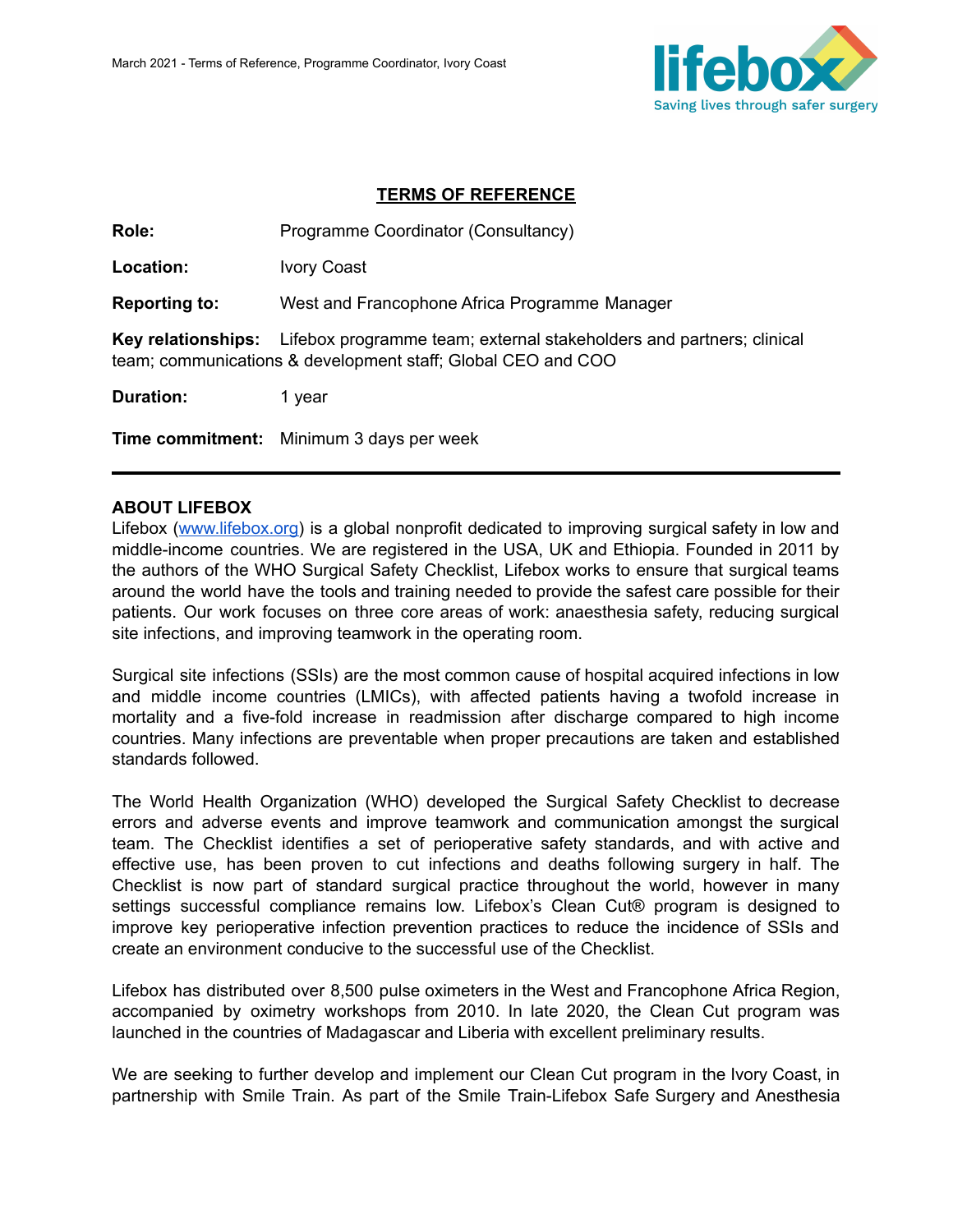

Initiative, we will adapt and pilot the Clean Cut program at three Smile Train partner facilities (two in Ethiopia and one in Ivory Coast) via the entry point of cleft surgery, over a period of 12 months. This program will support surgical and anaesthesia teams in their processes and teamwork, and to build the resilience of surgical systems.

## **Objective: to coordinate and manage the implementation of Clean Cut for Cleft in the Ivory Coast**

Responsibilities will include:

- 1. In close collaboration with the global Lifebox programmes and clinical team, coordinate and manage the implementation of the Clean Cut™ programme at the selected facilities. This will include:
	- a. Coordinate the IBR validation process
	- b. Identify hospital teams at each site
	- c. Plan and organise programme set-up and launch
	- d. Plan, organise and document all meetings, workshops and trainings
	- e. Ensure that activities and deliverables are on-track and troubleshoot; escalate where concerns arise
- 2. Represent Lifebox to develop and maintain positive relationships with key internal and external stakeholders, including partners, relevant professional societies, and Ministries of Health
- 3. Manage and monitor a budget, ensuring that expenditure is fully documented and in-line with local regulations and requirements
- 4. Other tasks as agreed with the Lifebox Programmes and Global Clinical Director

## **PERSON SPECIFICATION**

## **Essential**

- Postgraduate degree in public health or related medical field (or significant relevant experience)
- Demonstrable knowledge and understanding of global surgery
- Ability to build relationships and networks within surgical, anaesthesia and nursing communities in Ivory Coast, regionally and globally
- Demonstrable experience of program management
- Ability to effectively manage and prioritise multiple work streams, and to work independently and proactively
- Ability to manage budgets and meet deliverables and deadlines
- Excellent written and spoken French, fluency in English is desirable but not essential

## **Desirable**